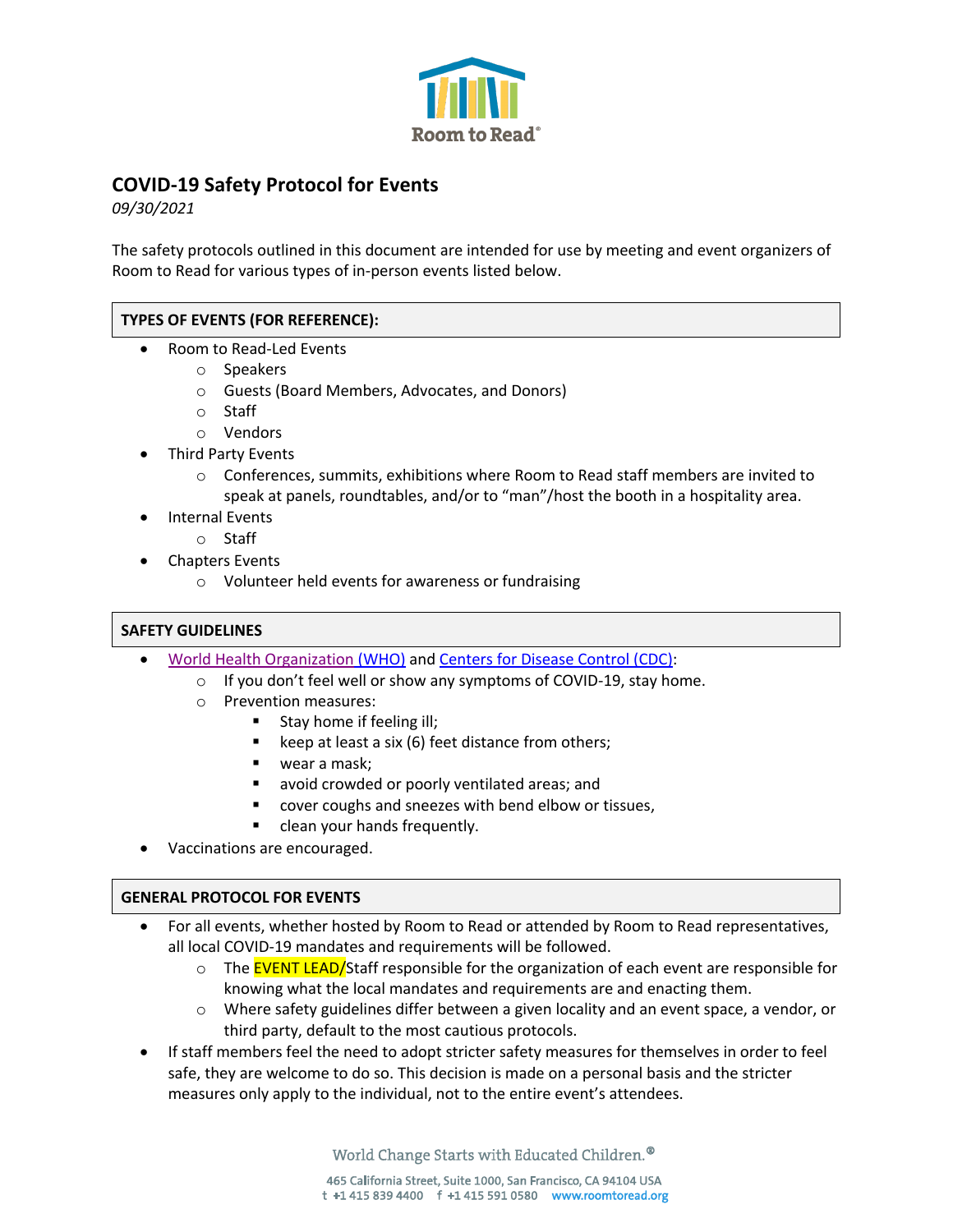- For events hosted by Room to Read, contact tracing will be conducted should a positive case of COVID-19 be confirmed at an event.
	- $\circ$  Contact information for any individual attending the event whether as an attendee, speaker, volunteer, or vendor should be gathered prior to the event to allow for contact tracing if needed.
	- o Where required, local health authorities or other designated agencies will be informed.

## **ROOM TO READ IN-PERSON GATHERINGS**

## • **In-Person, Offsite**

- $\circ$  If employees are gathering for work-related meetings that are not required to be inperson, they should:
	- § Consider safety factors as outlined by WHO and CDC and whether a gathering is necessary.
	- § Practice all preventative safety measures:
		- Stay home if feeling ill;
		- keep at least a six (6) feet distance from others;
		- wear a mask;
		- avoid crowded or poorly ventilated areas; and
		- cover coughs and sneezes with bend elbow or tissues;
		- clean your hands frequently.
	- Take note of who attended should contact tracing become necessary after a positive COVID-19 test result.
- $\circ$  If employees are gathering for social purposes that are not related to work, this is considered a personal gathering with attendance decisions at the discretion of each individual. All safety considerations are strongly encouraged.
- **In-Person, Onsite**
	- o Refer to Reopening Plan.

## **WHAT IF'S**

- **What are the options for staff if they don't feel comfortable or safe participating in an event?**
	- $\circ$  All staff members should feel safe in their workplace. Staff members should contact EVENT LEAD and their Supervisor to see what adjustments and accommodations can be made.
- **What if an event attendee tests positive for COVID-19 after attending an event?**
	- $\circ$  If an attendee has symptoms of and tests positive for COVID-19, they should contact **EVENT LEAD** immediately. The **EVENT LEAD** should follow the reporting process in the Reporting Protocols, including following local laws and regulations.
		- **EVENT LEAD** reports immediately to People Ops and the Country Director (for Country Offices) or relevant Chief (for global offices).
		- If People Ops determines that there has been contact between a Room to Read event attendee and an individual who has tested positive for COVID-19, EVENT LEAD must partner in determining who needs to be informed based on the information collected.
	- o As is feasible, contact tracing will be performed for Room to Read hosted events. An individual who has been exposed, will receive notification with information on the exposure and recommendations for next steps.